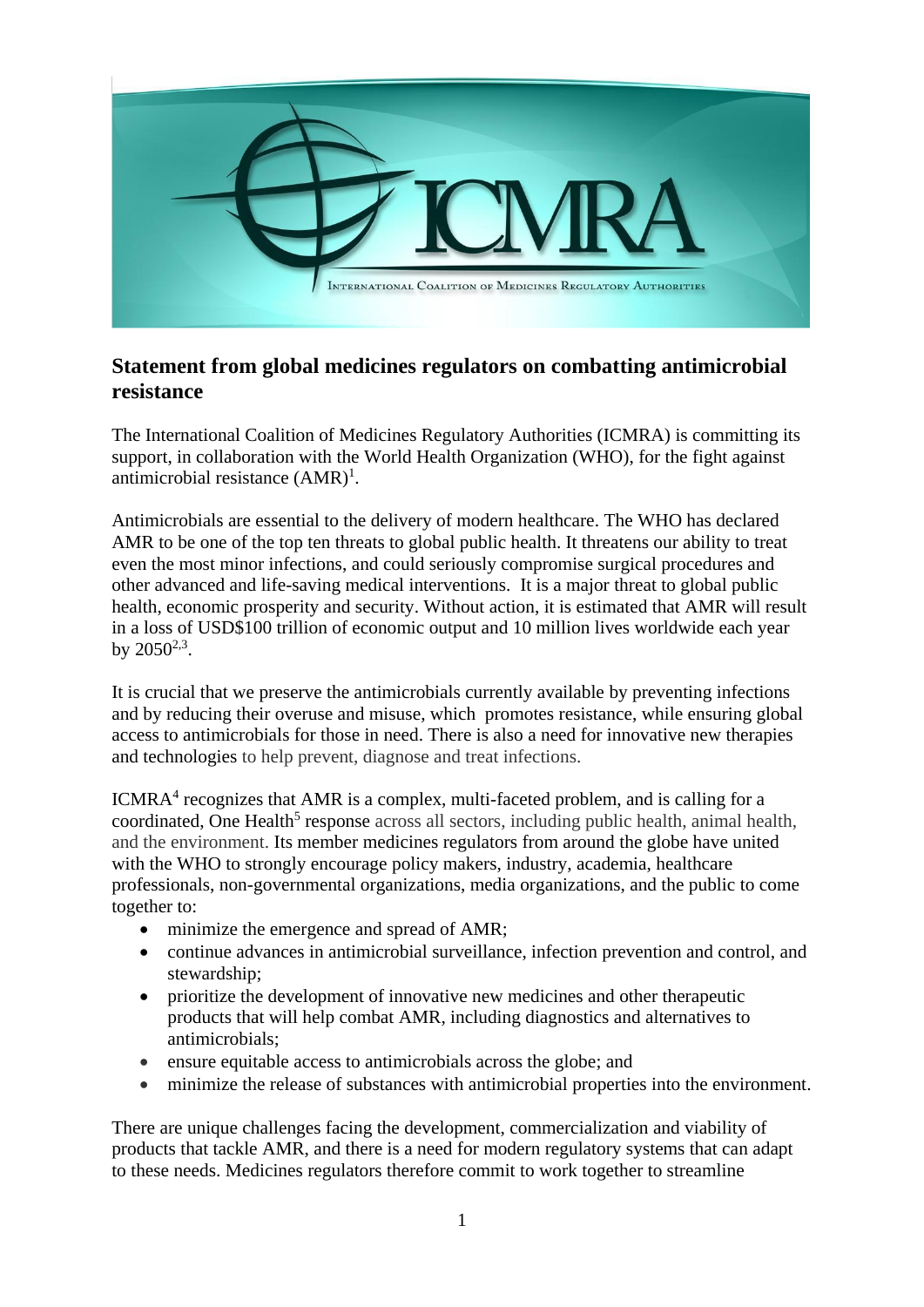regulatory requirements, without compromising the quality, efficacy and safety review of these products. We also commit to develop processes that facilitate the review of emerging technologies, such as phage therapy<sup>6</sup> and point-of-care diagnostics. We invite research and development stakeholders to seek advice at any time from medicines regulators for help navigating regulatory systems and to identify emerging challenges specific to the issue of AMR.

While global medicines regulators are fully prepared to continue to take action to address this public health threat, they are encouraging other partners to do their part to address this One Health issue:

- **ICMRA calls on leaders of industry** to increase their collective investment in research and development. There is a dire need for new antimicrobials that will work when all other options fail, for alternatives to antimicrobials so that their use can be minimized, and for diagnostic products that facilitate prudent and appropriate use. Infection prevention and control is the foundation of modern healthcare and innovation to combat AMR must coincide with advancements in other areas to ensure a stable global health system.
- **ICMRA calls on all health care practitioners, in both human and animal health,** to prioritize the appropriate use of antimicrobials and incorporate responsible antimicrobial prescribing principles into clinical practice. The WHO has developed the AWaRe tool to help guide decision-making on which antibiotic to use when<sup>7</sup>.
- **ICMRA calls on global health leaders** to come together with industry to determine the most effective way to address the economic issues surrounding new product development to incentivize innovation and implement required changes.
- **ICMRA also calls for continued research in all aspects of AMR,** including continual monitoring of the effectiveness of existing antimicrobial agents and conducting active surveillance of emerging antimicrobial resistance.
- **ICMRA calls on media organizations** around the globe to keep AMR at the forefront of the news cycle and to help increase public awareness of this issue. AMR is one of the largest global threats to public health and the public needs to be aware of what is at stake and what individuals can do to combat this health threat.

We all have a role to play in combatting AMR. A coordinated effort from all partners is essential to ensuring our success in addressing this threat to our health, economies and security. Lives around the world depend on it.

1

 $<sup>1</sup>$  An antimicrobial is a natural, semisynthetic or synthetic substance that can kill or inhibit the growth of microbes, such as bacteria, fungi,</sup> parasites and viruses. Antimicrobial resistance means that the antimicrobial drugs that used to be effective against a particular microbe no longer work because the microbe's biological makeup has changed; it has become resistant to the treatment. The problem can occur naturally, or when an infection is treated with an antimicrobial, which kills only some of the microbes. Those that can resist the treatment survive and multiply. Over time, more and more of the resistant microbes remain in our environment, eventually leading to the emergence of new strains of disease-causing microbes that are partially or fully resistant to antimicrobial treatment. Antimicrobial Resistance and Use in Canada: A Federal Framework for Action. 2017[. https://www.canada.ca/en/public-health/services/antibiotic-antimicrobial](https://www.canada.ca/en/public-health/services/antibiotic-antimicrobial-resistance/antimicrobial-resistance-use-canada-federal-framework-action.html)[resistance/antimicrobial-resistance-use-canada-federal-framework-action.html](https://www.canada.ca/en/public-health/services/antibiotic-antimicrobial-resistance/antimicrobial-resistance-use-canada-federal-framework-action.html)

<sup>&</sup>lt;sup>2</sup> O'Neill, J. The Review on Antimicrobial Resistance. 2016. <https://amr-review.org/>

<sup>&</sup>lt;sup>3</sup> World Bank Group. Drug-Resistance Infections: A Threat to Our Economic Future. 2016.

<http://pubdocs.worldbank.org/en/689381474641399486/1701381-AMR-Lab-Report-Web.pdf>